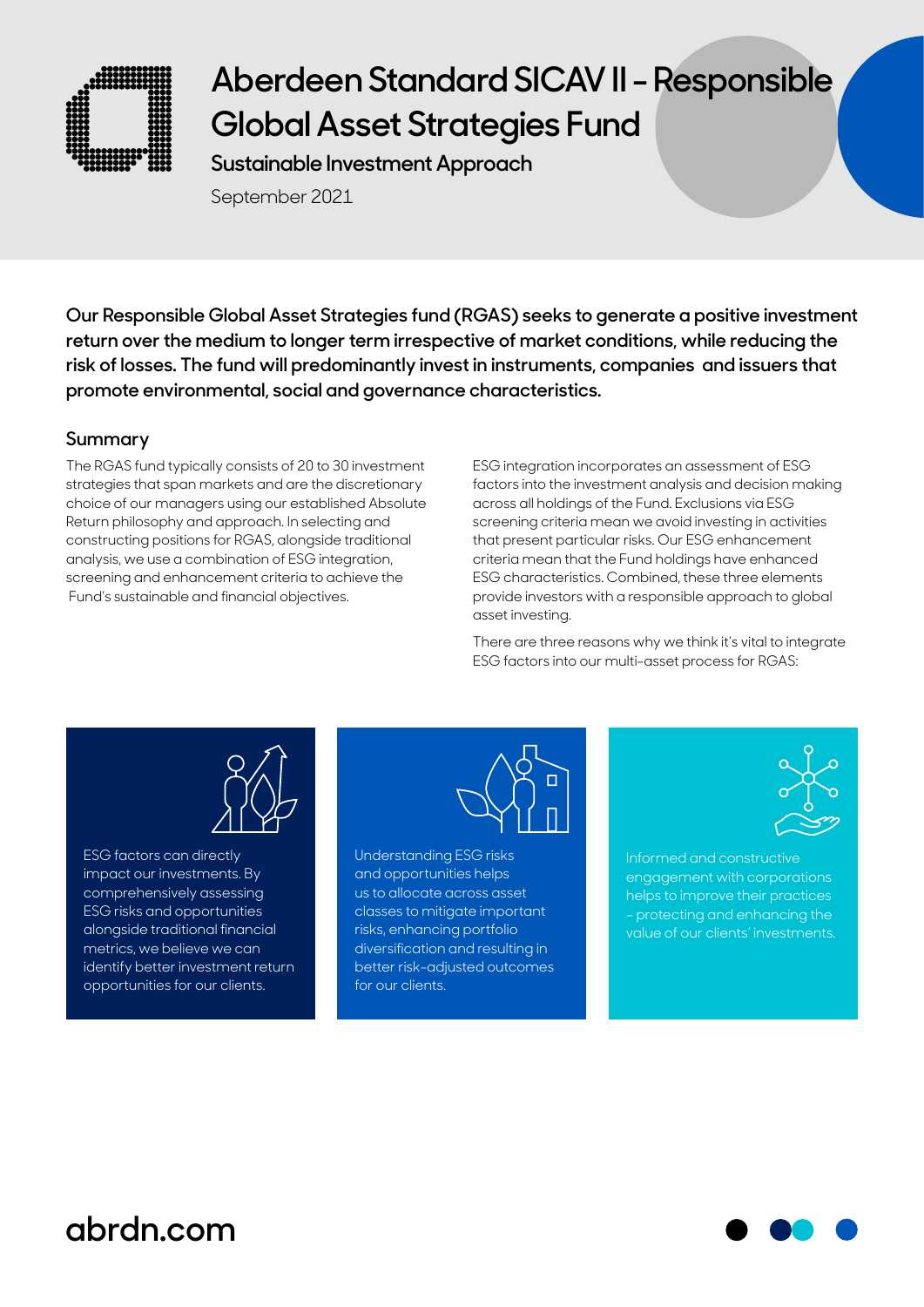### **Investment strategy and process**

The assessment of ESG factors is integrated into every stage of our multi-asset investment process, from research and implementation, to asset allocation, risk management and stewardship.

## **How we integrate ESG**

We believe high-quality fundamental research underpins sustainable outperformance and our team has been organised to support this. Within Multi-Asset Solutions, the team that runs RGAS, we have embedded ESG experts. These specialists are members of our ESG Steering Group that coordinates ESG research within the team and connects our analysts with ESG experts in other asset classes across the firm. These include:

- . our centralised ESG team that provides bespoke research on areas such as environmental responsibility, climate change, human rights and governance issues
- . our team of economists, the Aberdeen Standard Investments Research Institute, which evaluates and ranks the environmental, social, governance and political characteristics of countries.

As a result of our coordinated research we drive responsible investment choices and sustainable thinking across our research activities.

#### **Asset allocation:**

Our Multi-Asset Solutions team performs research to analyse the implications of ESG themes on asset returns. The team aims to generate insights combining return-potential with sustainable investment themes. Asset allocation decisions and ESG are closely linked, as changes associated with ESG issues can shape our view of the optimal allocation of capital to generate risk-adjusted returns for clients. This can also create the opportunity to direct capital to where ESG challenges are particularly pressing, such as climate change.

#### **Implementation:**

When implementing each investment idea, we consider the characteristics of each security and consider the financial risks associated with ESG issues. This results in the exclusion of firms associated with certain activities.

#### **Risk management:**

Among a variety of tools and techniques we use scenario analysis to provide a framework for portfolio construction and risk management. Scenario analysis can also help identify risks associated with climate change, such as flooding, hurricanes and wildfires. The results of such a process can be useful to portfolio managers, improving their understanding of how portfolios may behave in such extreme scenarios. Scenario analysis also allows us to work with clients on risk-mitigation strategies.

## **ESG Screening Criteria**

In the implementation of investment strategies in equity and credit markets we use criteria to avoid investing in companies involved in certain industries and activities where we believe the ESG characteristics represent material financial risks to RGAS clients. We will avoid investment in companies that:

- . have failed to uphold one or more principles of the UN Global Compact
- . have any tie to controversial weapons covering; cluster munitions, anti-personnel landmines, nuclear weapons, chemical and biological weapons, white phosphorus, non-detectable fragments, incendiary devices, depleted uranium ammunition or blinding lasers
- . have a revenue contribution of 10% or more from conventional weapons or 20% or more from weapons support systems
- . have a revenue contribution of 5% or more from tobacco production
- . have a revenue contribution of 5% or more from thermal coal extraction or thermal coal generation
- . have a revenue contribution of 5% or more from unconventional oil and gas
- . have a revenue contribution of 50% or more from conventional oil and gas production.

Data is sourced from MSCI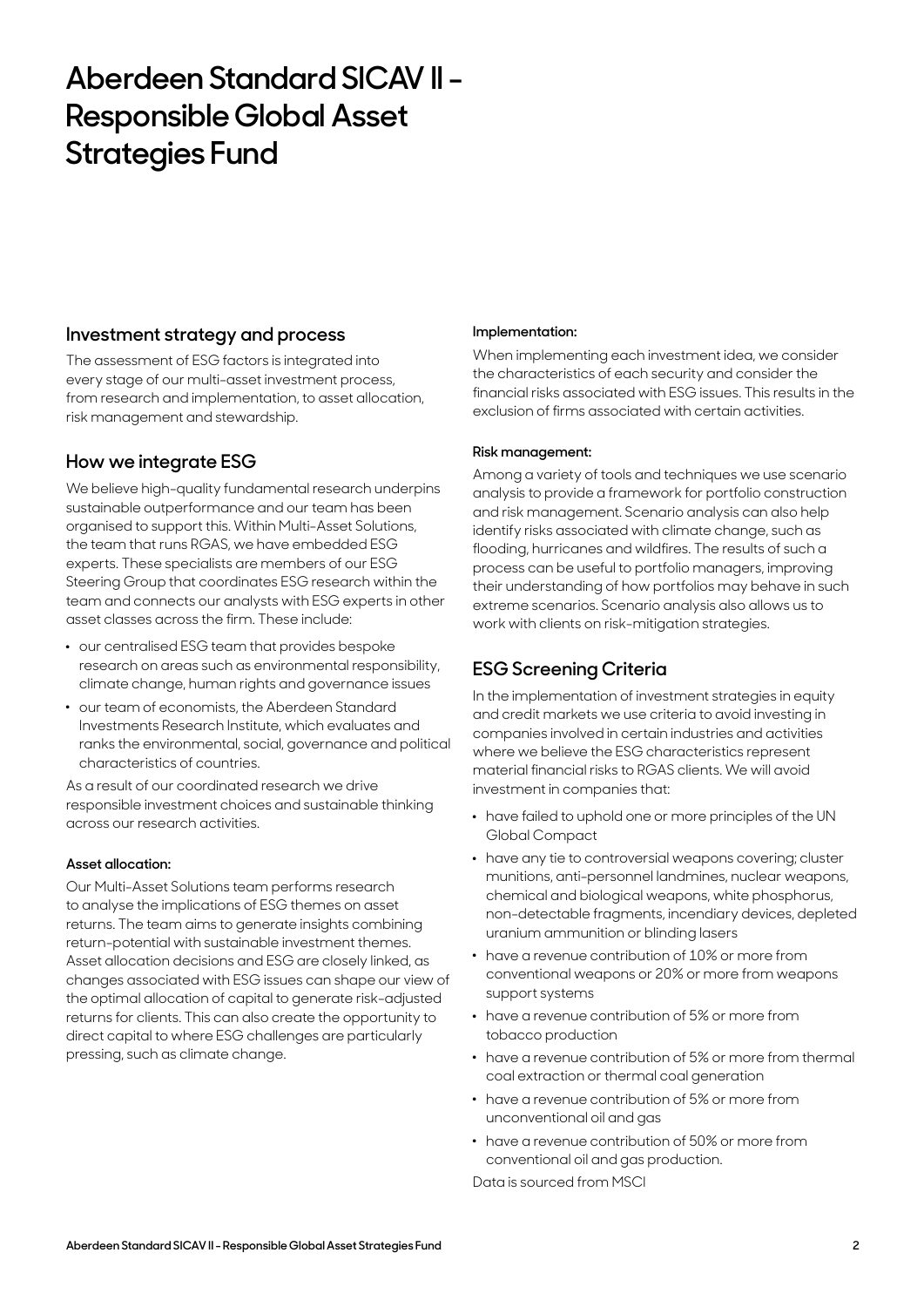#### **Monitoring:**

Holdings are monitored to ensure that they continue to meet the environmental, social and governance criteria. Where we discover that an investment no longer meets the criteria for inclusion, the manager will seek to dispose of the investment as soon as reasonably possible, normally within 90 days.

#### **Derivative Usage:**

While the Fund operates exclusions in its direct exposures to equity and credit (see ESG Screening Criteria) the managers may also obtain exposure to these and other markets via derivatives. The fund can take long and short positions in markets, securities and groups of securities through derivative contracts.

Where appropriate, liquid and accessible instruments exist we will use derivatives based on ESG indices and these will be deemed equivalent to the ESG screening criteria above. Where this is not possible, for reasons including liquidity or the lack of availability of suitable ESG indices, derivatives may be used which do not employ exclusions. However it remains our goal to avoid material ESG risks from these positions. As a result we monitor the synthetic/ indirect element of the Fund where screening has not been applied. We do this in order to ensure that no more than 2% of the Fund's NAV constitutes net long positions in companies that do not meet the screening criteria above i.e. that otherwise would have been excluded had a direct security investment approach been adopted.

Where the Fund has a short exposure to an underlying asset via derivatives this will not require exclusions to be applied on the principle that this does not reward those companies or issuers.

**"We seek to enhance the overall ESG characteristics of our direct investments in equity and credit by adjusting our holdings based on our view of ESG risk."**

### **ESG Enhancement Criteria**

#### **Countries:**

For government bonds and instruments used to express interest rate and currency views, the Sub-fund will exclude those relating to countries that in our view present more intense ESG risks. On an annual basis we rank countries according to Environmental, Social, Governance and Political factors ("ESGP Factors") which are aligned with the UN Sustainable Development Goals (EDGs). Countries in the bottom 25% of that ranking will be excluded. As a result, RGAS holdings in government bonds, interest rates and currencies will have a better overall ESG profile than might otherwise have been the case had the low-scoring countries been accessible.

#### **Emerging Market Debt:**

Where RGAS makes an allocation to Emerging Market Debt we use our Emerging Market Debt Sustainable and Responsible Investment Approach in addition to the approach described above. The ESGP filtering stage of our EMD SRI strategy excludes from the investment universe a subset of countries falling below a threshold for a number of indicators under the Governance and Political pillars.

#### **Companies or Issuers:**

We seek to enhance the overall ESG characteristics of our direct investments in equity and credit by adjusting our holdings based on our view of ESG risk. We use our proprietary ESG House Score, developed by our central ESG investment team, to identify companies we view as having high or poorly managed ESG risks. The score is calculated by combining a variety of data inputs within a proprietary framework in which different ESG factors are weighted according to how material they are for each sector. This allows us to see how companies rank in a global context. We exclude companies with the highest ESG risks, as identified by our ESG House Score.

For our core global equity allocation, we target a 50% reduction in weighted average carbon intensity (measured by Trucost) compared to passive global equities. For each equity basket, we target a 10% reduction in carbon intensity relative to the MSCI ACWI Index or relevant sector benchmark where appropriate.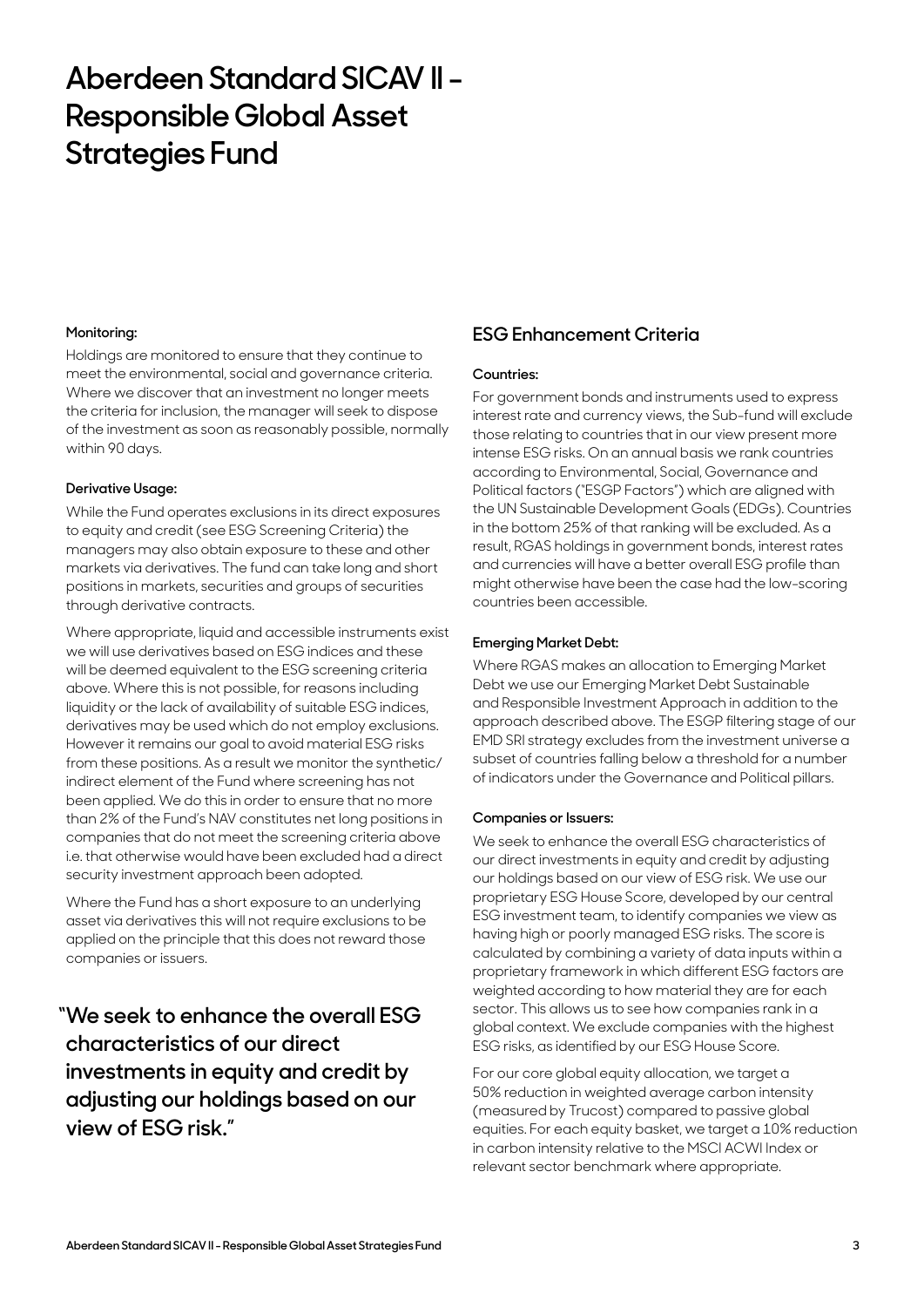

#### **Engagement**

The Fund is committed to always acting in the best interests of our clients. We believe in active, constructive engagement. We vote all shares globally wherever we have voting authority. When engaging with companies from an ESG perspective, our goal is to understand how they are managing ESG risks. We are proud signatories to the Principles of Responsible Investment. When engaging with companies on ESG issues, we do so based on the principles set out by the UN Global Compact on human rights, labour, the environment and anti-corruption.

### **Our Approach By Asset Class**

| <b>Asset Class</b>                                               | How we access                                                                | Physical/<br><b>Derivative</b> | <b>ESG</b><br>Integration | <b>ESG</b><br>Screening | <b>ESG</b><br>Enhancement |
|------------------------------------------------------------------|------------------------------------------------------------------------------|--------------------------------|---------------------------|-------------------------|---------------------------|
| Equity                                                           | Portfolio or fund                                                            | Physical                       | Yes                       | Yes                     | Yes                       |
|                                                                  | Equity Strategies e.g.<br><b>Future Mobility</b>                             | Physical                       | Yes                       | Yes                     | Yes                       |
|                                                                  | <b>ESG Futures/Swaps/Options</b>                                             | Derivative                     | Yes                       | Yes                     | Yes                       |
|                                                                  | Futures/Swaps/Options                                                        | Derivative                     | Yes                       | No                      | <b>No</b>                 |
| Credit                                                           | Fund or portfolio                                                            | Physical                       | Yes                       | Yes                     | Yes                       |
|                                                                  | <b>ESG Credit</b><br>Default Swap                                            | Derivative                     | Yes                       | Yes                     | Yes                       |
|                                                                  | Credit Default Swap                                                          | Derivative                     | Yes                       | No                      | No                        |
| Government Bonds,<br>Currencies, Rates                           | Physical bonds, Futures,<br>Non-Deliverable Forwards,<br>Interest Rate Swaps | Physical/<br>Derivative        | Yes                       | <b>No</b>               | Yes                       |
| <b>Emerging Market</b><br>Government Bonds,<br>Currencies, Rates | Fund or portfolio                                                            | Physical                       | Yes                       | <b>No</b>               | Yes                       |
| Cash                                                             | Short term lending                                                           | Physical                       | Yes                       | <b>No</b>               | Yes                       |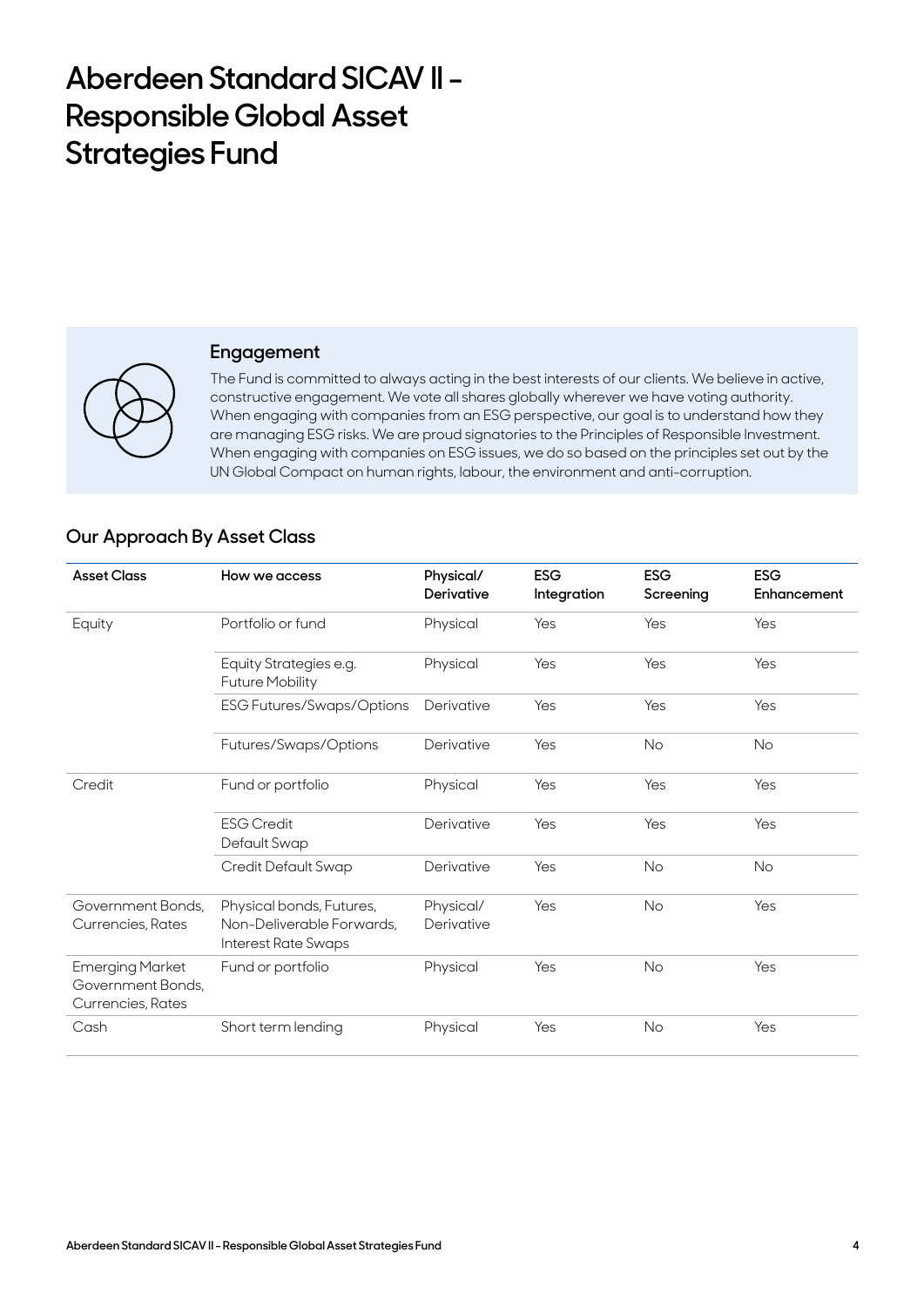#### **Important Information**

#### **Past performance is not a guide to future results. The value of investments, and the income from them, can go down as well as up and clients may get back less than the amount invested.**

- . Applying ESG and sustainability criteria in the investment process may result in the exclusion of securities within the fund's benchmark or universe of potential investments. The interpretation of ESG and sustainability criteria is subjective meaning that the fund may invest in companies which similar funds do not (and thus perform differently) and which do not align with the personal views of any individual investor.
- . The use of derivatives carries the risk of reduced liquidity, substantial loss and increased volatility in adverse market conditions, such as a failure amongst market participants. The use of derivatives may result in the fund being leveraged (where market exposure and thus the potential for loss by the fund exceeds the amount it has invested) and in these market conditions the effect of leverage will be to magnify losses.
- . The fund invests in equity and equity related securities. These are sensitive to variations in the stock markets which can be volatile and change substantially in short periods of time.
- . The fund invests in securities which are subject to the risk that the issuer may default on interest or capital payments.
- . The fund price can go up or down daily for a variety of reasons including changes in interest rates, inflation expectations or the perceived credit quality of individual countries or securities.
- . The fund invests in emerging market equities and / or bonds. Investing in emerging markets involves a greater risk of loss than investing in more developed markets due to, among other factors, greater political, tax, economic, foreign exchange, liquidity and regulatory risks.
- . The fund invests in high yielding bonds which carry a greater risk of default than those with lower yields.

To help you understand this fund and for a full explanation of risks and the overall risk profile of this fund and the shareclasses within it, please refer to the Key Investor Information Documents available in the local language, and Prospectus available in English, which are available on our website **abrd[n.com](http://www.abrdn.com)**. The Prospectus also contains a glossary of key terms used in this document. A summary of investor rights can be found in English on our website's Legal Notice at **abrdn[.com](http://www.abrdn.com)**.

The fund is a sub-fund of Standard Life Investments Global SICAV II, a Luxembourg-domiciled UCITS fund, incorporated as a Société Anonyme and organized as a Société d'Investissement á Capital Variable (a "SICAV").

**In Spain** Standard Life Investments Global SICAV II has been registered with the Comisión Nacional del Mercado de Valores under the number 1528.

**In The United Kingdom:** Deemed authorised and regulated by the Financial Conduct Authority. Details of the Temporary Permissions Regime, which allows EEA-based firms to operate in the UK for a limited period while seeking full authorisation, are available on the Financial Conduct Authority's website. Under Luxembourg law, there is no compensation scheme available to UK investors in funds managed by such firms, which includes this fund.

The fund has been authorised for public sale in certain jurisdictions and private placement exemptions may be available in others. It is not intended for distribution or use by any person or entity that is a citizen or resident of or located in any jurisdiction where such distribution, publication or use would be prohibited.

The information contained in this marketing material is intended to be of general interest only and should not be considered as an offer, investment recommendation or solicitation to deal in the shares of any securities or financial instruments. Subscriptions for shares in the fund may only be made on the basis of the latest prospectus, relevant Key Investor Information Document (KIID) and, in the case of UK investors, the Supplementary Information (SID) for the fund which provides additional information as well as the risks of investing. These may be obtained free of charge from the Fund Management company Aberdeen Standard Investments Luxembourg S.A. 35a, Avenue J.F. Kennedy, L-1855 Luxembourg or the local paying agents detailed below. All documents are also available on **abrdn[.com.](http://www.abrdn.com)**  Prospective investors should read the prospectus carefully before investing. The Fund Management company may terminate arrangements for marketing the fund under the Cross-border Distribution Directive denotification process.